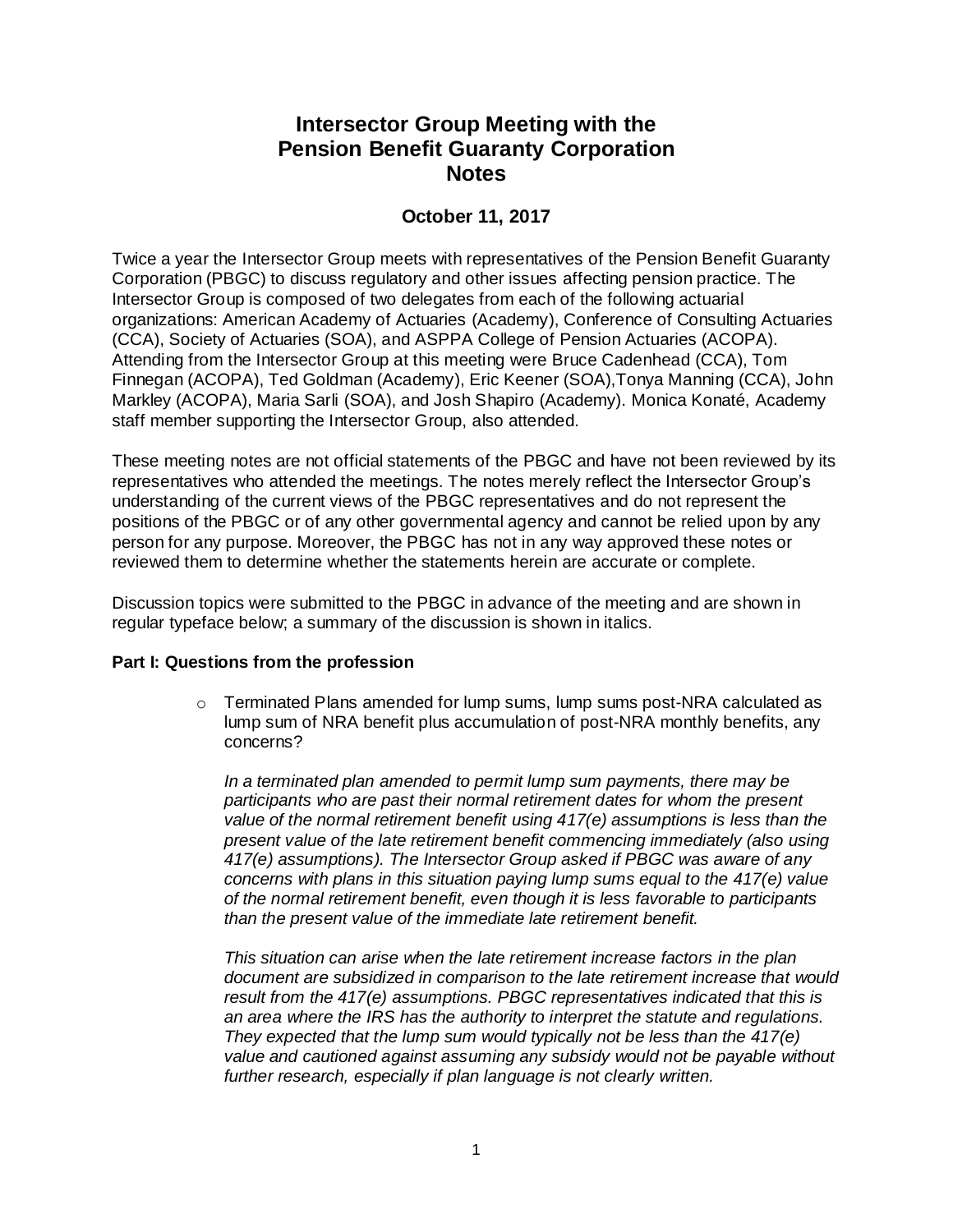$\circ$  Terminated Plans getting PBGC review—timing for requests for additional information.

*The Intersector Group shared an experience related to a terminating plan in which PBGC staff requested a substantial amount of information and expected it to be provided in less than a week.* 

*PBGC representatives indicated that this is not their normal process and suggested that perhaps there was a mistake or possibly there was a perception that the plan sponsor had not been responsive to previous requests. In general, the agency's intent is only to take an aggressive approach after earlier requests are ignored or other factors lead to the conclusion that the plan sponsor is not being cooperative.*

o Request for comment on reducing burdens. What did PBGC hear? How do they develop solutions?

*The Intersector Group asked the PBGC representatives for an update on the feedback they received from the Request for Information related to reducing regulatory burdens. PBGC received 38 comment letters in response to the RFI, and there was minimal overlap between them. As such, there were no particular themes to the responses. Many of the responses came from individuals (28) rather than organizations (10), and the majority of those raised issues that are not directly related to PBGC regulations (e.g., participants in PBGC trusteed plans asking for cost-of-living increases). PBGC will take all of the comments that were received into account as the future regulatory agenda is developed and the focus on reducing burdens continues.*

 $\circ$  How did the first round of 4010 filing go under the new rules? How can we assist in improving the process?

*PBGC representatives indicated that the first round of 4010 filings under the new rules went well. Due to the new rules, PBGC experienced a three-fold increase in volume, which was not unexpected. The issues that have been encountered under the new rules are similar to the issues that have been encountered historically, but the volume of issues is higher due to the greater volume of filings.*

*PBGC representatives highlighted a few areas where filers can help to improve the process. One area where filers often make mistakes is when the plan sponsor is part of a controlled group that includes foreign entities. These foreign entities do need to be reflected in the 4010 filings. PBGC representatives indicated that the filings should be more efficient in future years, as basic information about the plan sponsors that was entered during a previous 4010 filing will be pre-populated in the online system, making it only necessary to enter any changes that have occurred. In the event that a filing is due for one year, and then not due for the next year, in any future year where a filing is due it should*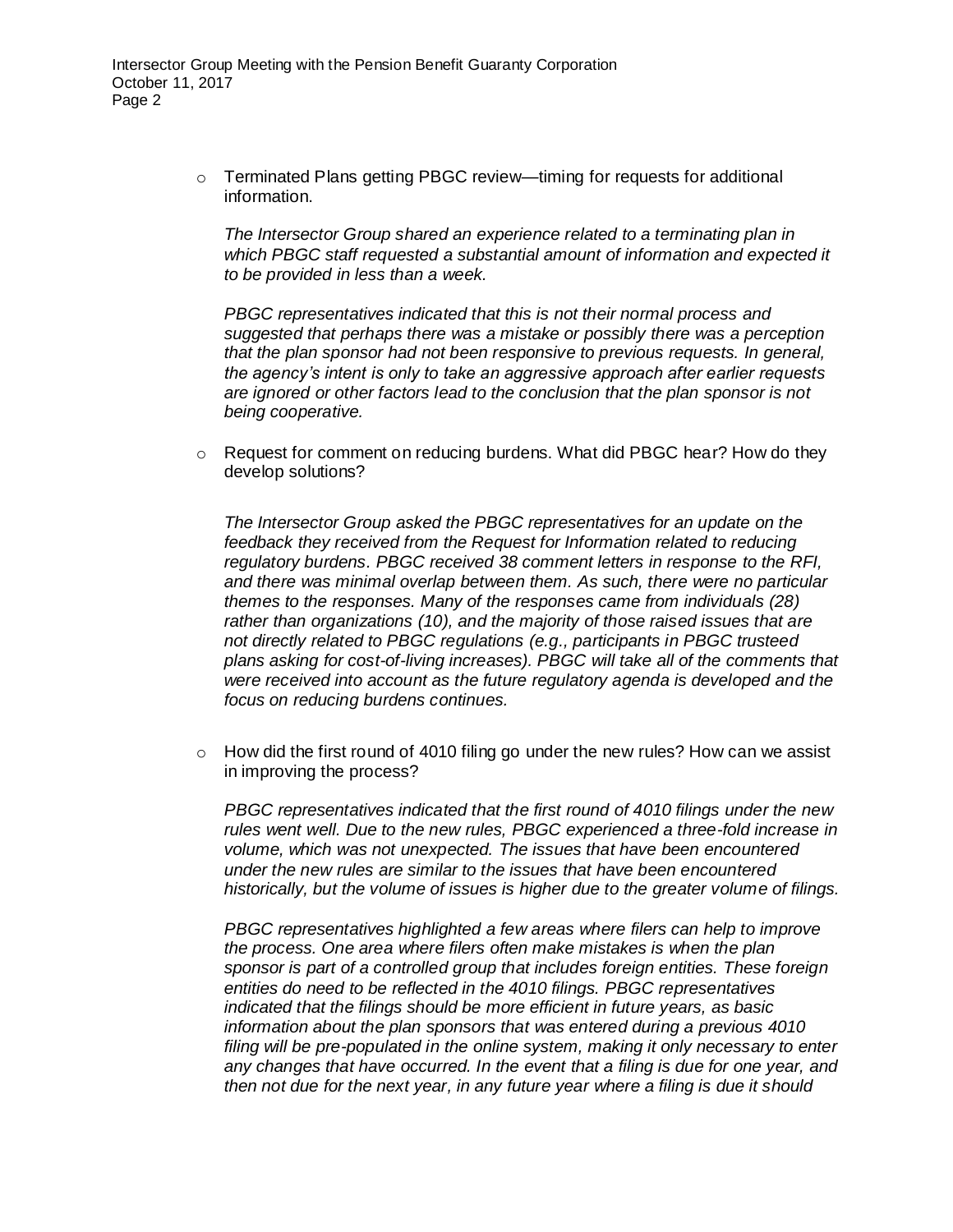*still be possible to pre-populate the information from the form that was filed prior to the gap when no filing was necessary.*

*Another area where filers can help improve the process is to plan ahead for the possibility that the individual responsible for completing the online filing is not available in future years. If there has been a staff change, it is a good idea to begin the process early to ensure that any effort necessary to obtain online access is completed before the filing deadline. As a matter of long-term planning, it is also advisable that the filing coordinator take steps to transfer the filing coordinator designation ("reassign the filing") to another staffer before they leave. Additionally, a back-up coordinator should also be designated.*

 $\circ$  For reportable events, if company is financially sound, how has experience been since the change? How is it playing out with the overall level of reportable events?

*PBGC representatives reviewed several statistics with the Intersector Group to illustrate the recent experience with the low default risk waiver. Since 2016, there have been 290 events reported where the low default risk waiver could have applied (PBGC based this solely on the publicly available default probabilities, so this is overstated). This represents 30 percent of the total volume of events that were reported, which was consistent with the prior year. PBGC has reviewed these events and concluded that approximately 70 of them were filed by plan sponsors that appear to have been sufficiently financially sound that they could have avoided filing the events due to the low default risk waiver.*

*PBGC is in the process of reaching out to these plan sponsors in an effort to determine why they filed the reportable events instead of using the low default risk waiver and not filing. It is suspected that some sponsors filed the reportable events instead of using the waiver simply out of an abundance of caution. It is also likely that some companies either did not look into the waiver criteria or did not understand it. In some cases the time or effort required to determine if a waiver applied might have exceeded the time or effort necessary to simply complete the form and file the reportable event. PBGC will continue to look into this issue and may look for ways to make the waiver criteria easier to understand.*

*PBGC representatives also offered some additional comments on reportable events. Missed end-of-year and quarterly contributions continue to represent more than 60 percent (with 15 percent > \$1 million (Form 200) and 45 percent < \$1 million (Form 10)) of the events that are reported. Separately, one area of clarification is that PBGC does not need to receive multiple reports of what is essentially the same event, which sometime occurs when there is a series of related changes in a plan participant population. If there are any concerns in this area plan sponsors should reach out to the PBGC to confirm. There is also a continued high rate of late filings, with approximately 35 percent being received after the deadline. In many cases this experience is tied to missed quarterly events, where the sponsor does not realize that the quarterly contribution is late, and, therefore, is not aware that a reportable event has occurred. This situation is most common among small plans (70 percent of late reporting is attributable to*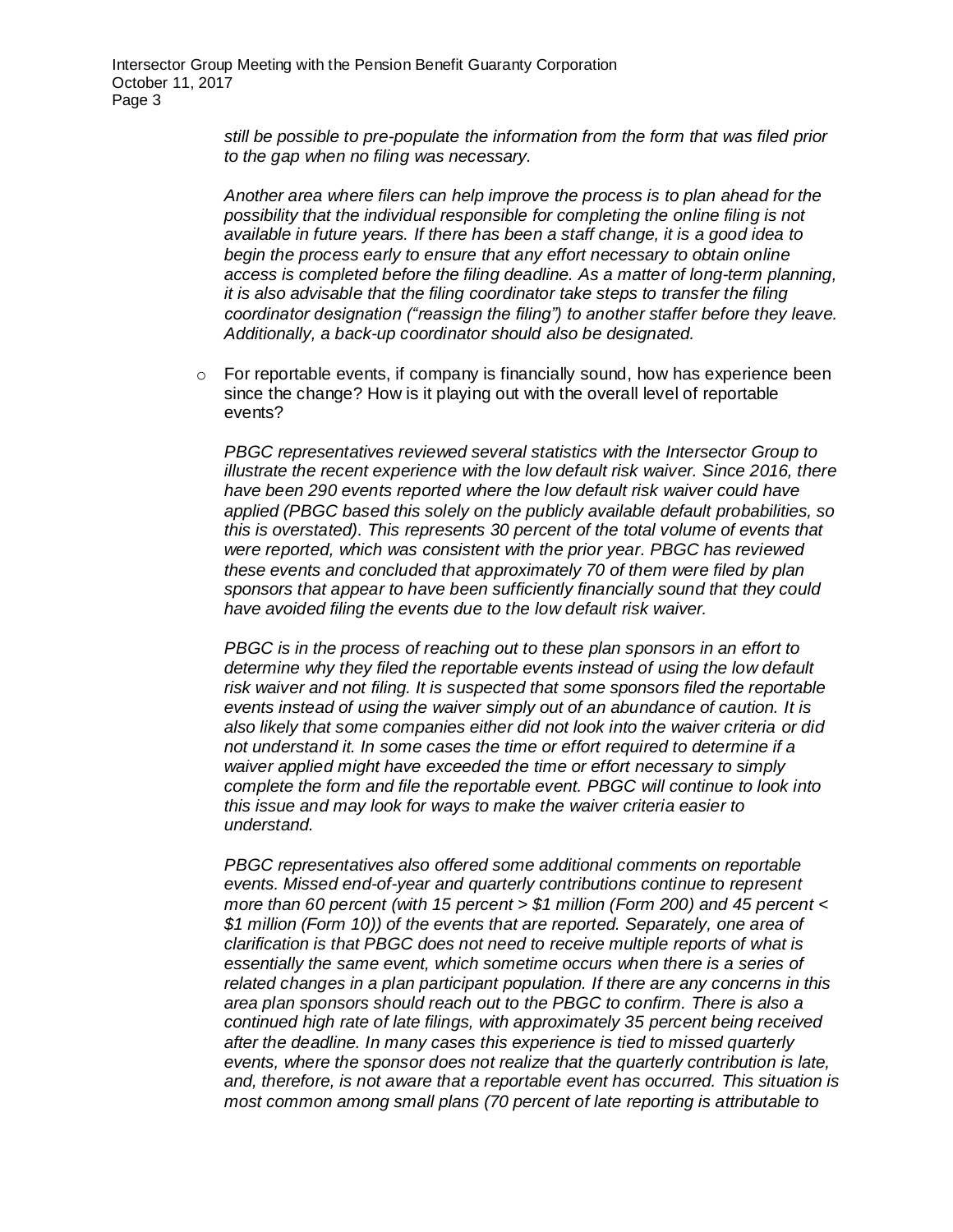#### *small plans).*

 $\circ$  Multiemployer—now that the first partition has been approved, is there a clear standard for non-impairment and long-term loss? What assumptions should be used?

*PBGC representatives directed the Intersector Group to a FAQ page that has been added to the PBGC's website and includes a section on the nonimpairment requirement: [https://www.pbgc.gov/prac/pg/mpra/partition-faqs-for](https://www.pbgc.gov/prac/pg/mpra/partition-faqs-for-practitioners#impairment)[practitioners#impairment.](https://www.pbgc.gov/prac/pg/mpra/partition-faqs-for-practitioners#impairment)*

*PBGC generally considers a proposed partition to satisfy the non-impairment requirement if the partition does not materially accelerate the projected insolvency of the multiemployer insurance program. For this purpose, a partition that accelerates the projected insolvency of the PBGC multiemployer program by only a few days likely would not be considered material.* 

*Since PBGC has attached a materiality threshold to the non-impairment requirement, it may be easier for small plans to have partitions approved than*  large plans, since any adverse effect on PBGC solvency will tend to be smaller. *PBGC representatives acknowledged that this is the case but also emphasized that the partition of a large plan that accelerates PBCG insolvency by more than a few days might also be approved if the long-term reduction in PBGC's liabilities associated with the partition is especially large. In addition, PBGC indicated strategies should be implemented that minimize the number of participants impacted. For example, if results can be achieved by prioritizing vested terminated participants and then actives (those not in pay status), that would be a preferable approach.*

*In terms of process, PBGC representatives strongly recommended plan sponsors to engage in a dialogue with PBGC early in the partition process, before finalizing a proposed partition approach. As part of this process, PBGC staff will test the proposed partition structure using the PIMS system to determine the effect that it would have on the projected insolvency date.*

o Multiemployer—for insolvent plans: if PBGC eventually cannot pay guaranteed benefits, how does the plan implement lower benefits?

*PBGC representatives indicated that they are aware of the interest in this issue from the multiemployer community but have not yet reached any conclusions. The primary focus of the agency's efforts is to ensure that it is never necessary to implement lower benefits due to an inability to pay the full guaranteed amounts. This topic may be addressed in the next quinquennial report on the financial condition of the multiemployer insurance program that is issued by the agency.*

 $\circ$  Multiemployer—how does the agency see reform proposals playing out?

*PBGC representatives indicated that they are aware of some of the various reform proposals that have been suggested but have not been asked to prepare any substantive analyses.*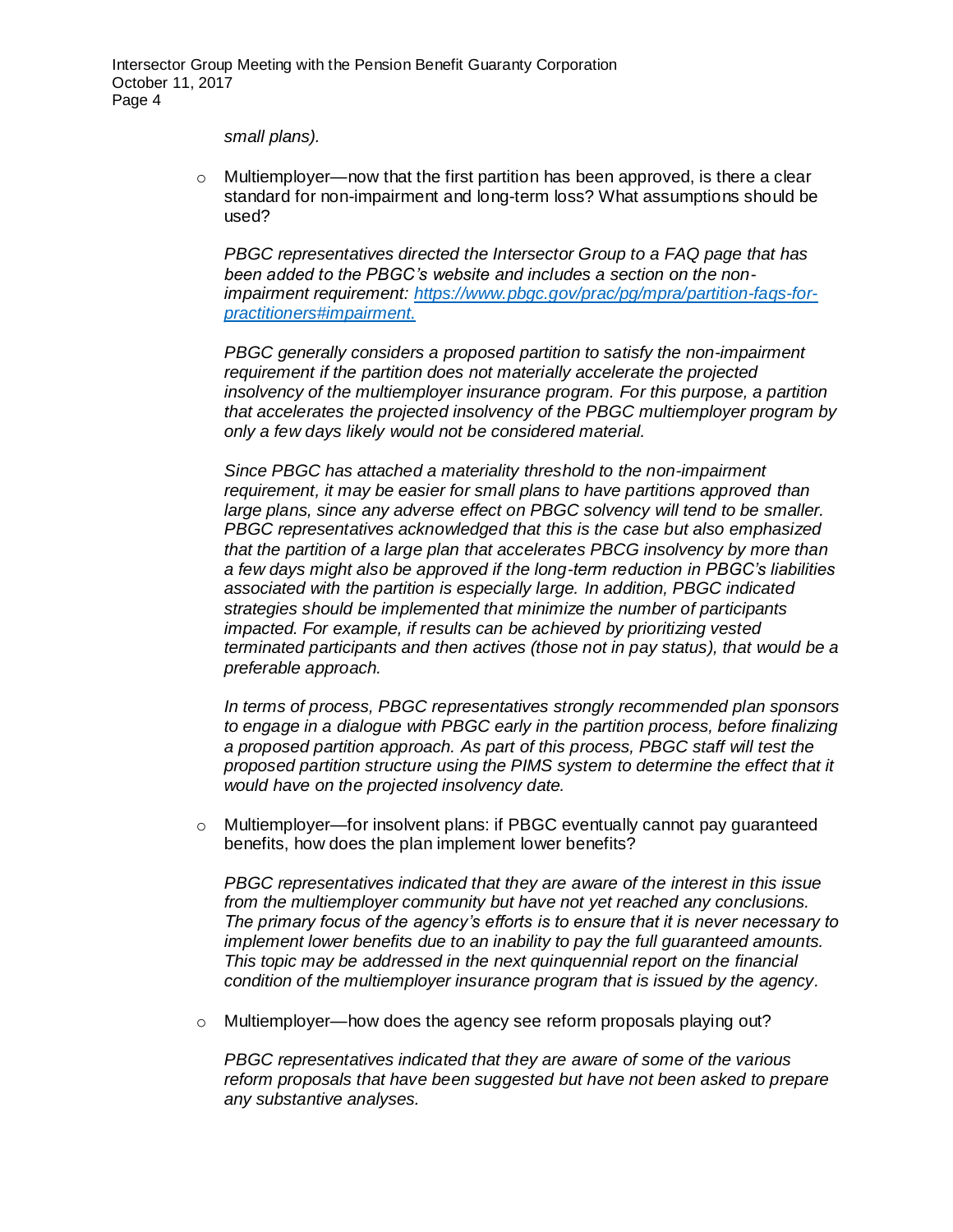Intersector Group Meeting with the Pension Benefit Guaranty Corporation October 11, 2017 Page 5

#### **Part II: Questions from the PBGC**

Plan terminations where an annuity provider cannot be found.

*The Intersector Group and PBGC representatives discussed the issue of plan terminations where it is impossible to find an insurance company willing to bid on the annuities. This situation places plan sponsors in a catch-22, where they are legally permitted to terminate, but they are also obligated to find an annuity provider. One suggestion is to try and engage in these transactions early in the year before insurance companies reach their annual quotas or fill their budgeted capacity.*

*PBGC is aware of this issue but does not currently have a project on this topic at the top of its agenda. One potential solution that has been discussed within the community is for PBGC to serve as the annuity provider in situations like this. This approach would require legislative action, however, and there is currently nobody pushing for any such legislation.*

 $\circ$  Insolvent multiemployer plans with active contributing employers.

*The Intersector Group and PBGC representatives discussed the situation where a multiemployer plan has exhausted its assets and is receiving PBGC financial assistance but also continues to have contributing employers that have not withdrawn from the plan. This situation is permissible under the law and regulations, as there is no guidance that prevents employers from remaining in an insolvent plan. Doing so would prevent the assessment of either ordinary or mass withdrawal liability, and active participants would continue to earn new benefit accruals, albeit at the PBGC guarantee level.*

*PBGC representatives questioned why the trustees of the plan would not choose to not accept any further contributions under collective bargaining agreements, which would force a mass withdrawal and the associated withdrawal liability assessments. If this action increases the resources available to pay participant benefits, the trustees might have a fiduciary duty to take this step. The Intersector Group responded that some plan sponsors that are close to insolvency are considering this question right now. In some cases it may be possible to increase the cash flow into the plan through mass withdrawal liability assessments, though in other cases those assessments may push companies into bankruptcy, which could actually reduce the cash flow into the plan. There is also a possibility of engaging independent fiduciaries to help make these decisions, as both the labor and management trustees may have conflicts of interest in these situations.*

 $\circ$  Treasury Department interpretation of requirement to lift benefit suspensions after a merger between a distressed multiemployer fund and a larger healthy fund.

*PBGC representatives indicated that they are aware of Treasury's position that benefit suspensions must be eliminated prospectively, even if those suspensions*